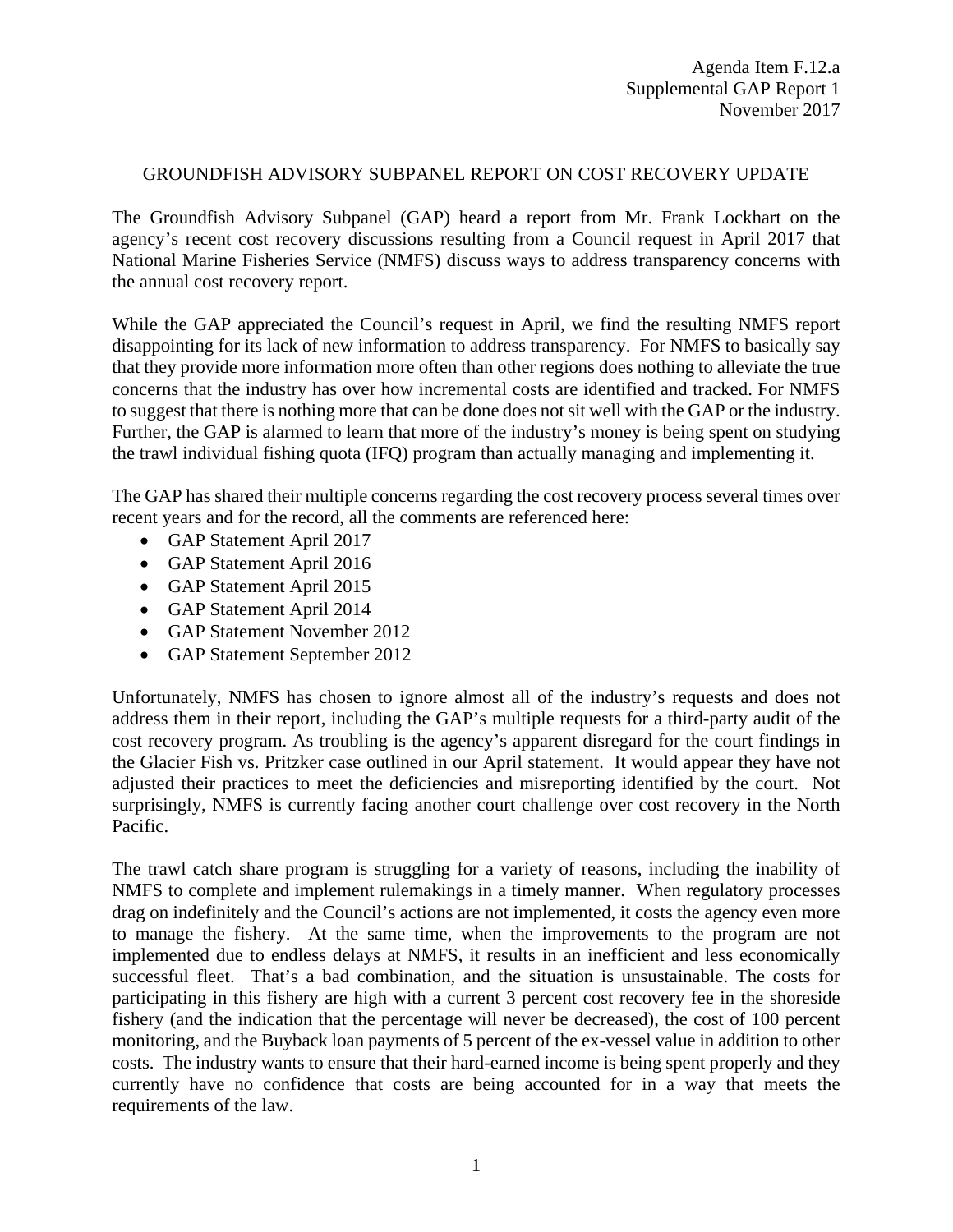Because of the lack of transparency, the GAP is unable to determine if the costs that NMFS says are incremental truly are costs that the industry should be paying. For example, several of the actions NMFS deems recoverable are actually things that are required by statute – is it really industry's responsibility to pay for those things? The 5-year review is a good example. The review is required by the Magnuson Act, and the components of the review including the annual Economic Data Collection's and associated analysis, academic papers, and meetings – are these all things that NMFS deems recoverable? When 12 NMFS employees attend a Community Advisory Board Meeting – are they all charging their time to cost recovery? Is it really necessary for them all to be there? How about the cost recovery training that the agency has recently undergone? Who pays for that? The IFQ fishery was included in the Office of Law Enforcement presentation video – will a portion of the video production costs be charged to cost recovery? The GAP believes that not all incremental costs really are costs that are or should be recoverable. Further, why should the industry pay for programmatic elements that we have not requested or are not essential to the program?

When the GAP asks for information on cost savings we hit a brick wall. Every time. NMFS claims they are unable to calculate the savings because they have no baseline of what it cost to previously manage the program (which is incredible to comprehend). They go as far as to say "*In actuality, the catch share program simplified management in terms of making it the fishermen's responsibility to manage their catch. However, the corresponding rules, regulations, and infrastructure to implement and administer the program has resulted in an increased burden for NMFS."* The elimination of the in-season trawl management process alone has to have resulted in a huge savings to NMFS and to the process. Instead we hear the program is a burden.

And while the industry struggles because rulemakings are not being completed and implemented in a timely manner, we see that most of the money collected for cost recovery is actually going towards studying the program rather than managing and improving it. Of the West Coast Region cost of \$809,045:

- \$400,000 went to the Northwest Fishery Science Center for database management of the vessel account system
- \$152,214 went to Pacific States Marine Fisheries Commission to administer the CM program
- \$265,83[1](#page-1-0) went to program implementation/management/rulemaking<sup>1</sup>.

Contrast the \$265,831 that went to program implementation/management/rulemaking with the \$1,199,580 that went into studying the program, and that means only about  $1/5<sup>th</sup>$  (22%) of the amount of money went into implementing and improving the program as did to scientific studies of the program. That is unacceptable given the backlog of regulations. If we are going to pay for the program costs, we should have more say in where that money is best used – and the writing and implementation of new regulations to help the fishery would be much more beneficial than five times that amount spent on studying the fishery.

<span id="page-1-0"></span><sup>&</sup>lt;sup>1</sup> Breakdown of West Coast Region costs from [F.12.a NMFS Supplemental Report 1.](https://www.pcouncil.org/wp-content/uploads/2017/11/F12a_Sup_NMFS_Rpt1_NOV2017BB.pdf)